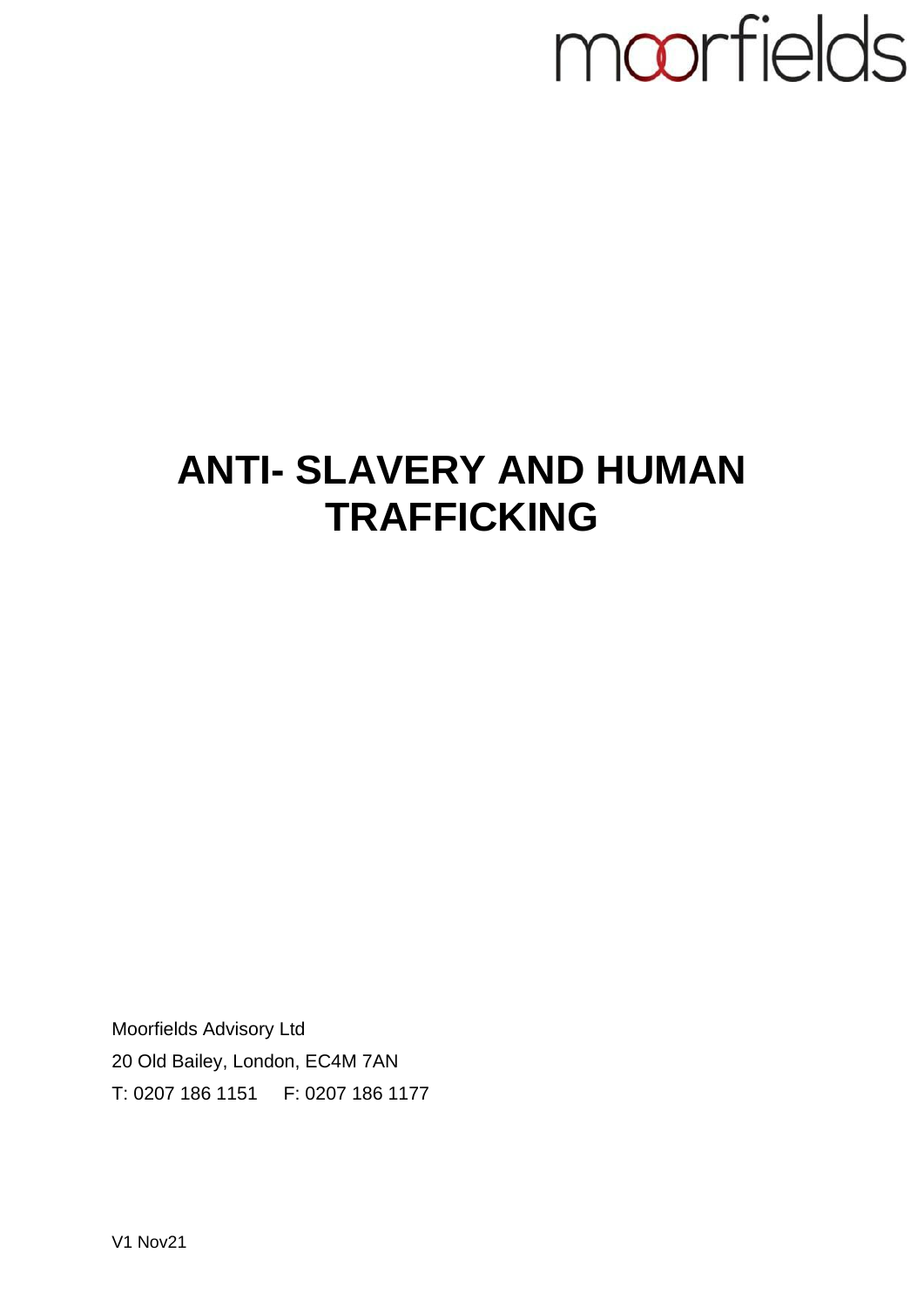Modern slavery is a crime and a violation of fundamental human rights. It takes various forms, such as slavery, servitude, forced and compulsory labour and human trafficking, all of which have in common the deprivation of a person's liberty by another in order to exploit them for personal or commercial gain. We have a zero-tolerance approach to modern slavery and we are committed to acting ethically and with integrity in all our business dealings and relationships and to implementing and enforcing effective systems and controls to ensure modern slavery is not taking place anywhere in our own business or in any of our supply chains.

1.2 We are also committed to ensuring there is transparency in our own business and in our approach to tackling modern slavery throughout our supply chains, consistent with our disclosure obligations under the Modern Slavery Act 2015. We expect the same high standards from all of our contractors, suppliers and other business partners, and as part of our contracting processes, we include specific prohibitions against the use of forced, compulsory or trafficked labour, or anyone held in slavery or servitude, whether adults or children, and we expect that our suppliers will hold their own suppliers to the same high standards.

1.3 This policy applies to all persons working for us or on our behalf in any capacity, including employees at all levels, directors, officers, agency workers, seconded workers, volunteers, interns, agents, contractors, external consultants, third-party representatives and business partners.

1.4 This policy does not form part of any employee's contract of employment and we may amend it at any time.

## 2 Responsibility for the policy

2.1 The Compliance Manager has overall responsibility for ensuring this policy complies with our legal and ethical obligations, and that all those under our control comply with it.

2.2 The compliance manager has primary and day-to-day responsibility for implementing this policy, monitoring its use and effectiveness, dealing with any queries about it, and auditing internal control systems and procedures to ensure they are effective in countering modern slavery.

2.3 Management at all levels are responsible for ensuring those reporting to them understand and comply with this policy and are given adequate and regular training on it and the issue of modern slavery in supply chains.

2.4 You are invited to comment on this policy and suggest ways in which it might be improved. Comments, suggestions and queries are encouraged and should be addressed to the compliance manager.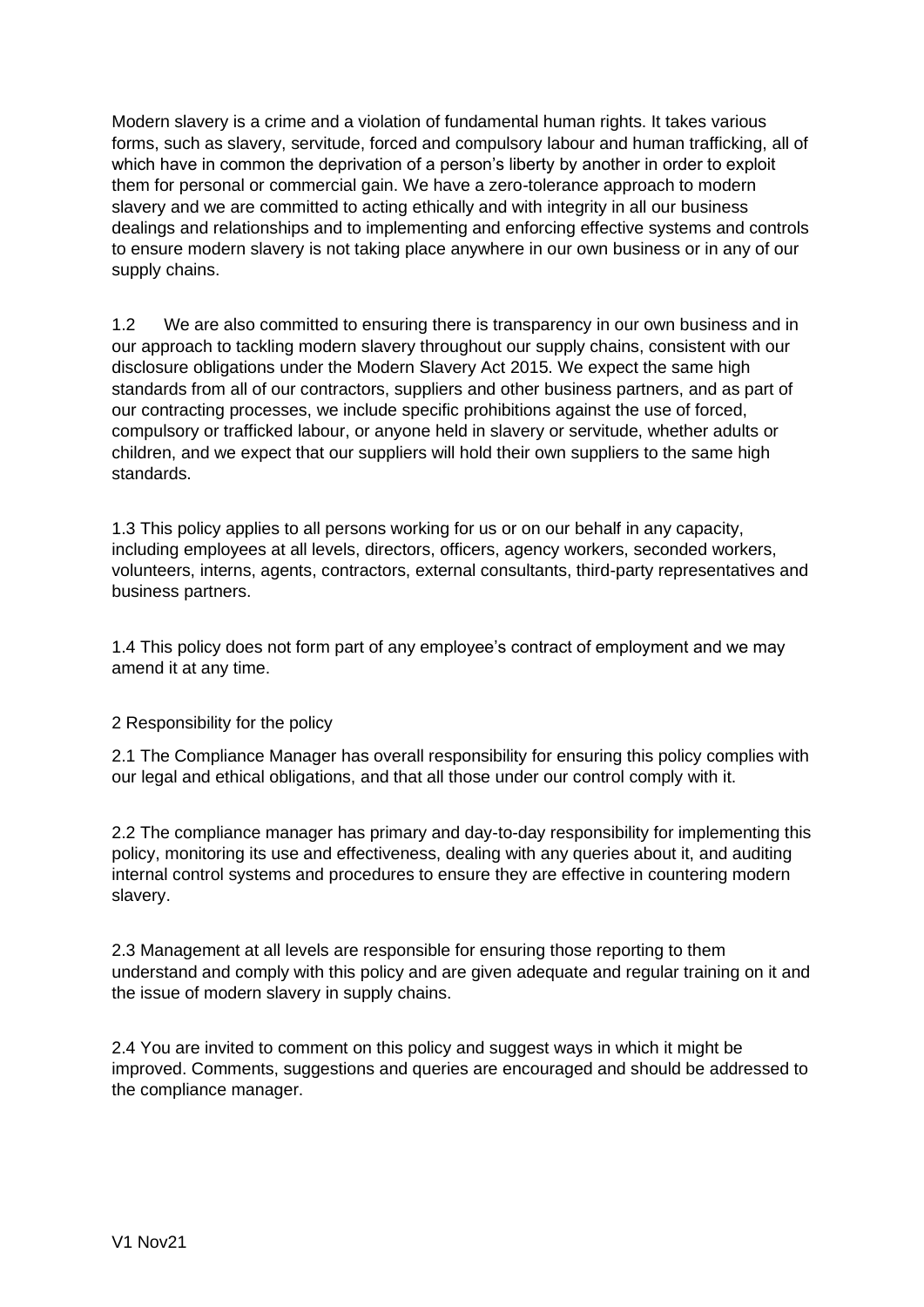3 Compliance with the policy

3.1 You must ensure that you read, understand and comply with this policy.

3.2 The prevention, detection and reporting of modern slavery in any part of our business or supply chains is the responsibility of all those working for us or under our control. You are required to avoid any activity that might lead to, or suggest, a breach of this policy.

3.3 You must notify the compliance manager as soon as possible if you believe or suspect that a conflict with this policy has occurred, or may occur in the future.

3.4 You are encouraged to raise concerns about any issue or suspicion of modern slavery in any parts of our business or supply chains of any supplier tier at the earliest possible stage.

3.5 If you believe or suspect a breach of this policy has occurred or that it may occur you must notify your manager and/or the compliance manager or report it in accordance with our Whistleblowing Policy as soon as possible.

3.6 If you are unsure about whether a particular act, the treatment of workers more generally, or their working conditions within any tier of our supply chains constitutes any of the various forms of modern slavery, raise it with your manager and/or the compliance manager.

3.7 We aim to encourage openness and will support anyone who raises genuine concerns in good faith under this policy, even if they turn out to be mistaken. We are committed to ensuring no one suffers any detrimental treatment as a result of reporting in good faith their suspicion that modern slavery of whatever form is or may be taking place in any part of our own business or in any of our supply chains. Detrimental treatment includes dismissal, disciplinary action, threats or other unfavourable treatment connected with raising a concern. If you believe that you have suffered any such treatment, you should inform the compliance manager immediately. If the matter is not remedied, and you are an employee, you should raise it formally using our Grievance Procedure, which can be found on the employee portal.

4 Communication and awareness of this policy

4.1 Training on this policy, and on the risk our business faces from modern slavery in its supply chains, forms part of the induction process for all individuals who work for us, and regular training will be provided as necessary.

4.2 Our zero-tolerance approach to modern slavery in our business and supply chains must be communicated to all suppliers, contractors and business partners at the outset of our business relationship with them and reinforced as appropriate thereafter.